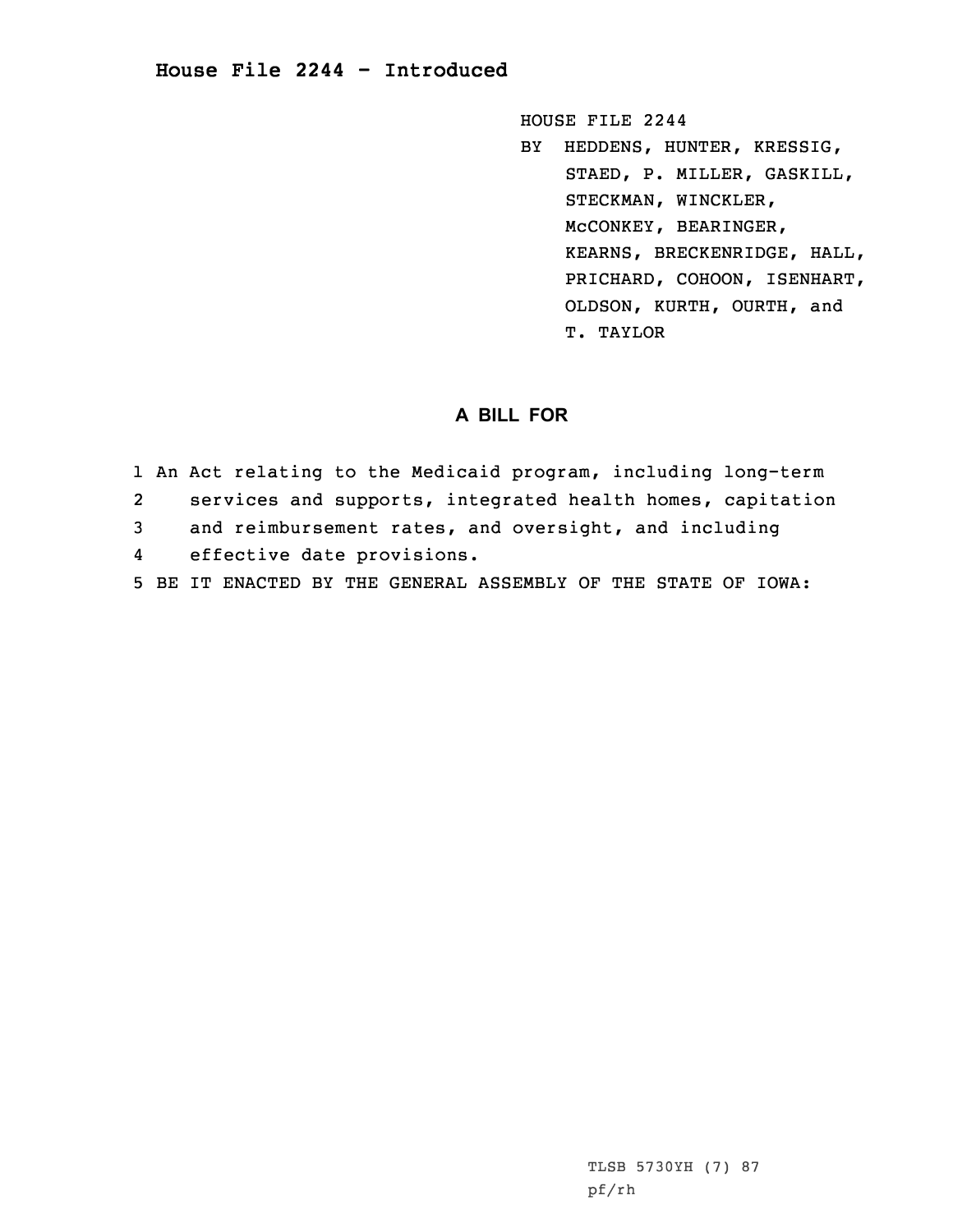1 Section 1. TERMINATION OF MEDICAID MANAGED CARE CONTRACTS RELATIVE TO LONG-TERM SERVICES AND SUPPORTS POPULATION —— TRANSITION TO FEE-FOR-SERVICE. The department of human services shall, upon the effective date of this Act, provide written notice in accordance with the termination provisions of the contract, to each managed care organization with whom the department executed <sup>a</sup> contract to administer the Iowa high quality health care initiative as established by the department, to terminate such contracts as applicable to the Medicaid long-term services and supports population, following <sup>a</sup> sixty-day transition period. The department shall transfer the long-term services and supports population to fee-for-service program administration. The transition shall be based on <sup>a</sup> transition plan developed by the department and submitted to the council on human services and the medical assistance advisory council for review.

 Sec. 2. INTEGRATED HEALTH HOME FOR PERSONS WITH SERIOUS AND PERSISTENT MENTAL ILLNESS (SPMI INTEGRATED HEALTH HOME). The department of human services shall adopt rules pursuant to chapter 17A and shall amend existing Medicaid managed care contracts to carve out SPMI integrated health homes services as specified in the Medicaid state plan amendment, IA-16-013, from Medicaid managed care contracts and instead provide SPMI integrated health home services through the fee-for-service payment and delivery system.

 Sec. 3. RECALCULATION OF CERTAIN CAPITATION RATES UNDER MEDICAID MANAGED CARE. For the fiscal year beginning July 1, 2018, the department of human services shall utilize Medicaid program claims paid data for the period beginning April 1, 2015, and ending March 31, 2016, as base data to develop and certify capitation rates for providers of home and community-based intellectual disability waiver services under Medicaid managed care.

34 Sec. 4. MEDICAID MANAGED CARE OVERSIGHT. The department of 35 human services shall amend the Medicaid managed care contracts

-1-

LSB 5730YH (7) 87 pf/rh 1/7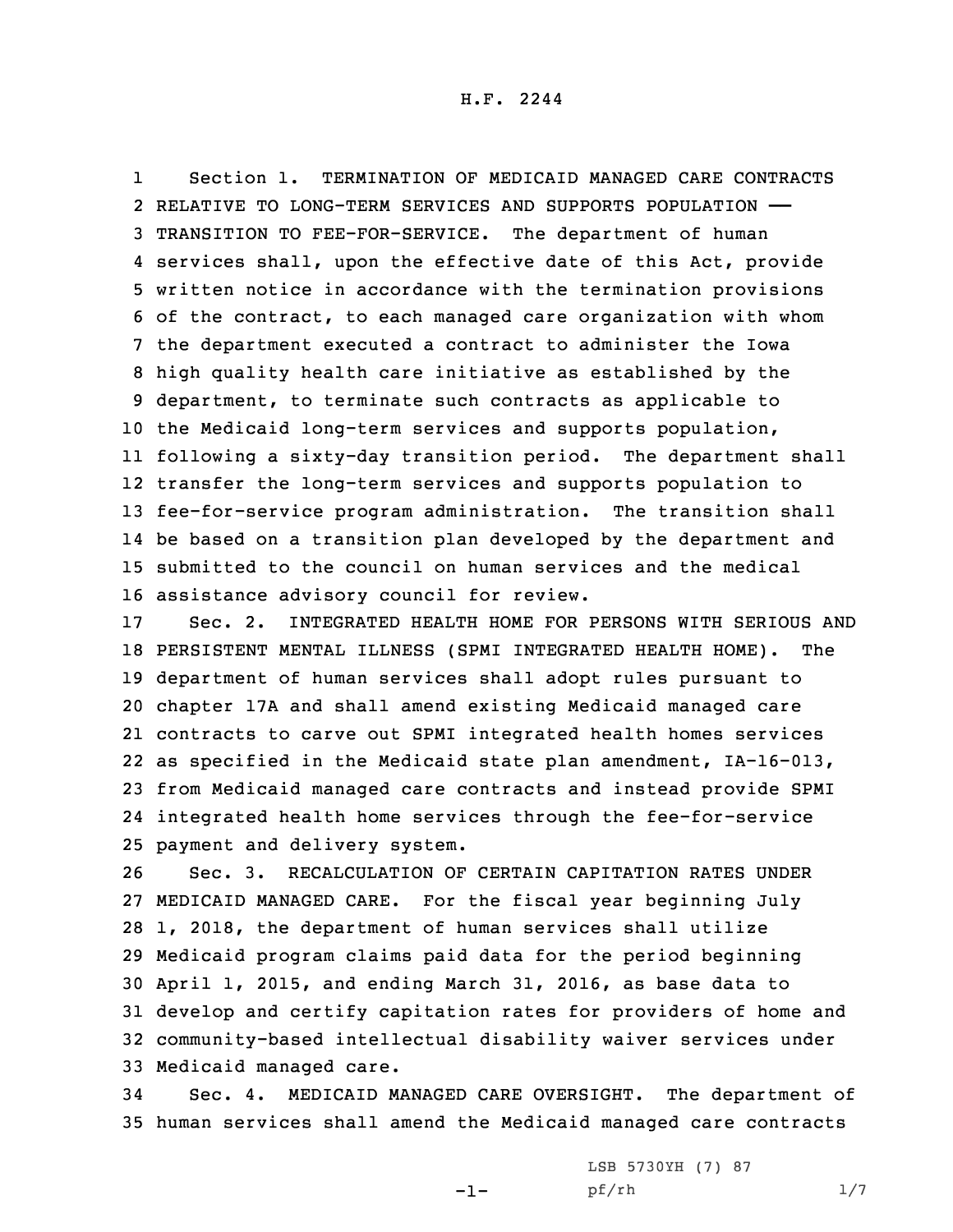1 and adopt rules pursuant to chapter 17A to provide that 2 beginning July 1, 2018, all of the following shall apply: 3 1. MEMBER STATUS CHANGES.

4 a. <sup>A</sup> Medicaid managed care organization shall provide prior notice, in writing, to <sup>a</sup> member and to any affected provider, of any change in the status of the member at least thirty days prior to the effective date of the change in status. If notification is not received by the provider and the member continues to receive services from the provider, the Medicaid managed care organization shall reimburse the provider for services rendered.

12 b. If <sup>a</sup> member transfers from one managed care organization to another, the managed care organization from which the member is transferring shall forward the member's records to the managed care organization assuming the member's coverage at least thirty days prior to the managed care organization assuming such coverage.

 c. If <sup>a</sup> provider provides services to <sup>a</sup> member for which the member is eligible while awaiting any necessary authorization, and the authorization is subsequently approved, the provider shall be reimbursed at the contracted rate for any services provided prior to receipt of the authorization.

 2. DATA. Managed care organizations shall report to the department of human services not only the percentage of medical and pharmacy clean claims paid or denied within <sup>a</sup> certain time frame, but shall also report all of the following on <sup>a</sup> quarterly basis:

28 a. The total number of original medical and pharmacy claims 29 submitted to the managed care organization.

30 b. The total number of original medical and pharmacy claims 31 deemed rejected and the reason for rejection.

32 c. The total number of original medical and pharmacy claims 33 deemed suspended, the reason for suspension, and the number of 34 days from suspension to submission for processing.

35 d. The total number of original medical and pharmacy

 $-2-$ 

LSB 5730YH (7) 87 pf/rh 2/7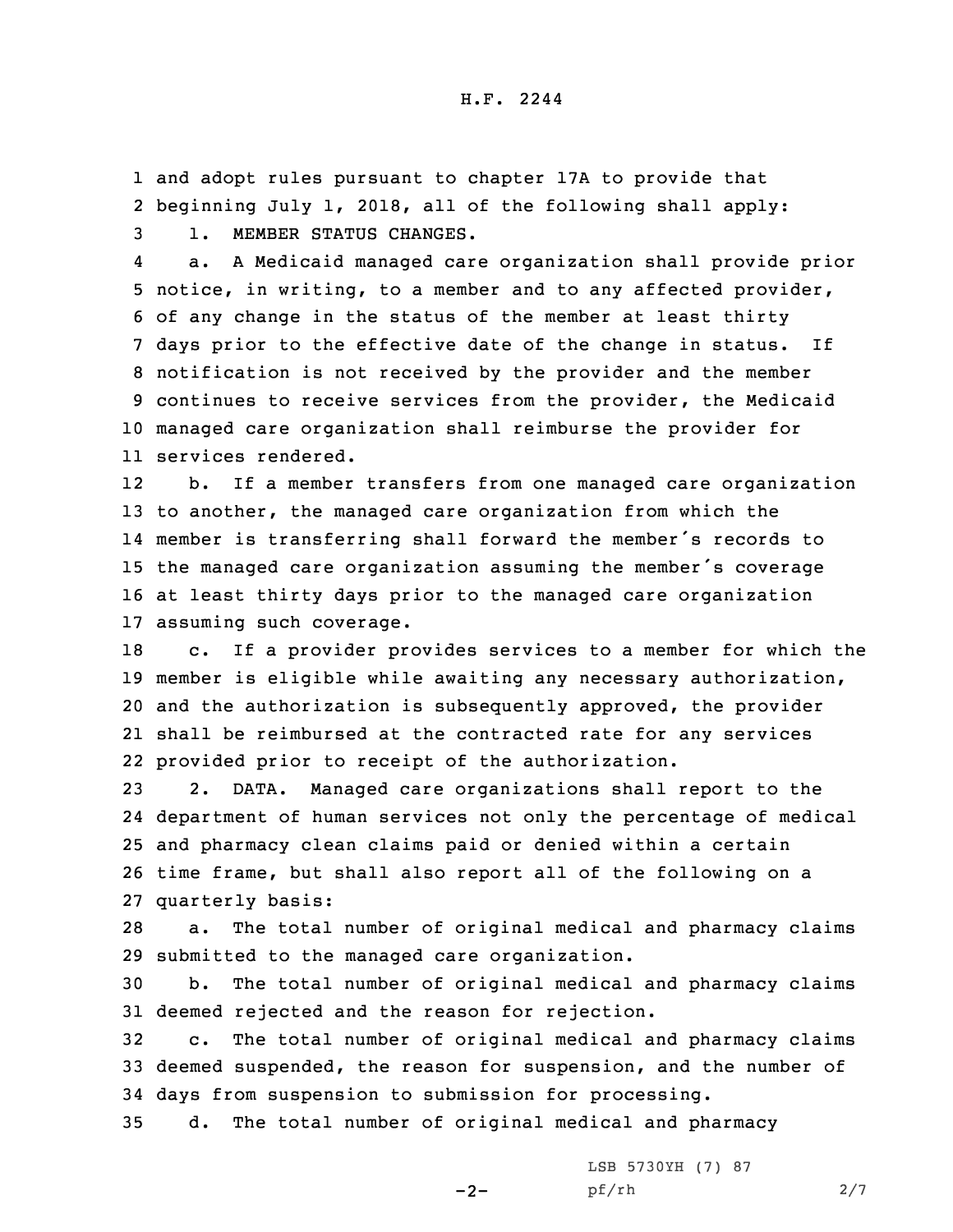## H.F. 2244

 claims initially deemed either rejected or suspended that are subsequently deemed clean claims and paid, and the average number of days from initial submission to payment of the clean 4 claim.

 e. The total number of medical and pharmacy claims that are outstanding for thirty, sixty, ninety, one hundred eighty, or more than one hundred eighty days, and the total amount attributable to these outstanding claims if paid as submitted. f. The total amount requested as payment for all original medical or pharmacy claims versus the total amount actually paid as clean claims and the total amount of payment denied. 12 g. The total number of original medical and pharmacy claims received, the number of such claims for which one hundred percent of the requested amount was paid, the number of such claims for which less than one hundred percent of the requested amount was paid and the percentage actually paid, and the total dollar amount of payments denied.

18 3. REIMBURSEMENT. For the fiscal year beginning July 1, 19 2018, Medicaid providers or services shall be reimbursed as 20 follows:

21 a. For fee-for-service claims, reimbursement shall be 22 calculated based on the methodology in effect on June 30, 2018, 23 for the respective provider or service.

24 b. For claims subject to <sup>a</sup> managed care contract: (1) Reimbursement shall be based on the methodology established by the managed care contract. However, any reimbursement established under such contract shall not be lower than the rate floor established by the department of human services as the managed care organization provider or service reimbursement rate floor for the respective provider or service in effect on June 30, 2018.

 (2) For any provider or service to which <sup>a</sup> reimbursement increase is applicable for the fiscal year under state law, upon the effective date of the reimbursement increase, the department of human services shall modify the rate floor in

 $-3-$ 

LSB 5730YH (7) 87 pf/rh 3/7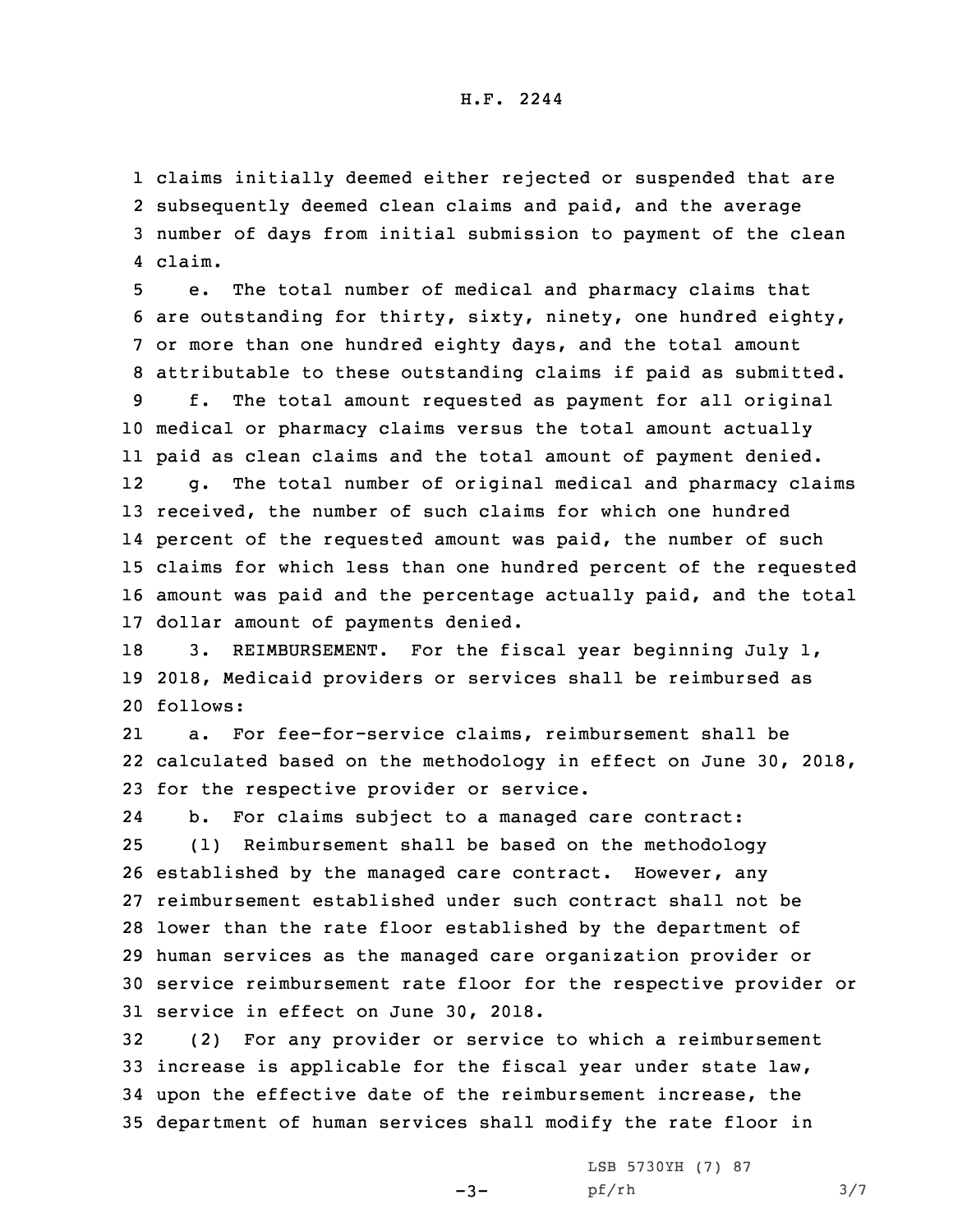H.F. 2244

 effect on June 30, 2018, to reflect the increase specified. Any reimbursement established under the managed care contract shall not be lower than the rate floor as modified by the department of human services to reflect the provider rate increase specified.

 (3) Any reimbursement established between the managed care organization and the provider shall be in effect for at least twelve months from the date established, unless the reimbursement is increased. A reimbursement rate that is negotiated and established above the rate floor shall not be decreased from that amount for at least twelve months from the date established.

13 4. PRIOR AUTHORIZATION.

14 a. Any change by <sup>a</sup> Medicaid managed care organization in <sup>a</sup> requirement for prior authorization for <sup>a</sup> prescription drug or service shall be preceded by the provision of sixty days' prior written notice published on the managed care organization's internet site and provided in writing to all affected members and providers before the effective date of the change. b. Each managed care organization shall post to the managed care organization's internet site prior authorization data

 including but not limited to statistics on approvals and denials of prior authorization requests by physician specialty, medication, test, procedure, or service, the indication offered, and if denied, the reason for denial.

26 Sec. 5. MEDICAID STATE PLAN OR WAIVER AMENDMENTS. The 27 department of human services shall seek any Medicaid state plan 28 or waiver amendments necessary to administer this Act.

29 Sec. 6. EFFECTIVE DATE. This Act, being deemed of immediate 30 importance, takes effect upon enactment.

31 EXPLANATION

32 **The inclusion of this explanation does not constitute agreement with** <sup>33</sup> **the explanation's substance by the members of the general assembly.**

34 This bill directs the department of human services (DHS) 35 to provide written notice in accordance with the termination

 $-4-$ 

LSB 5730YH (7) 87 pf/rh 4/7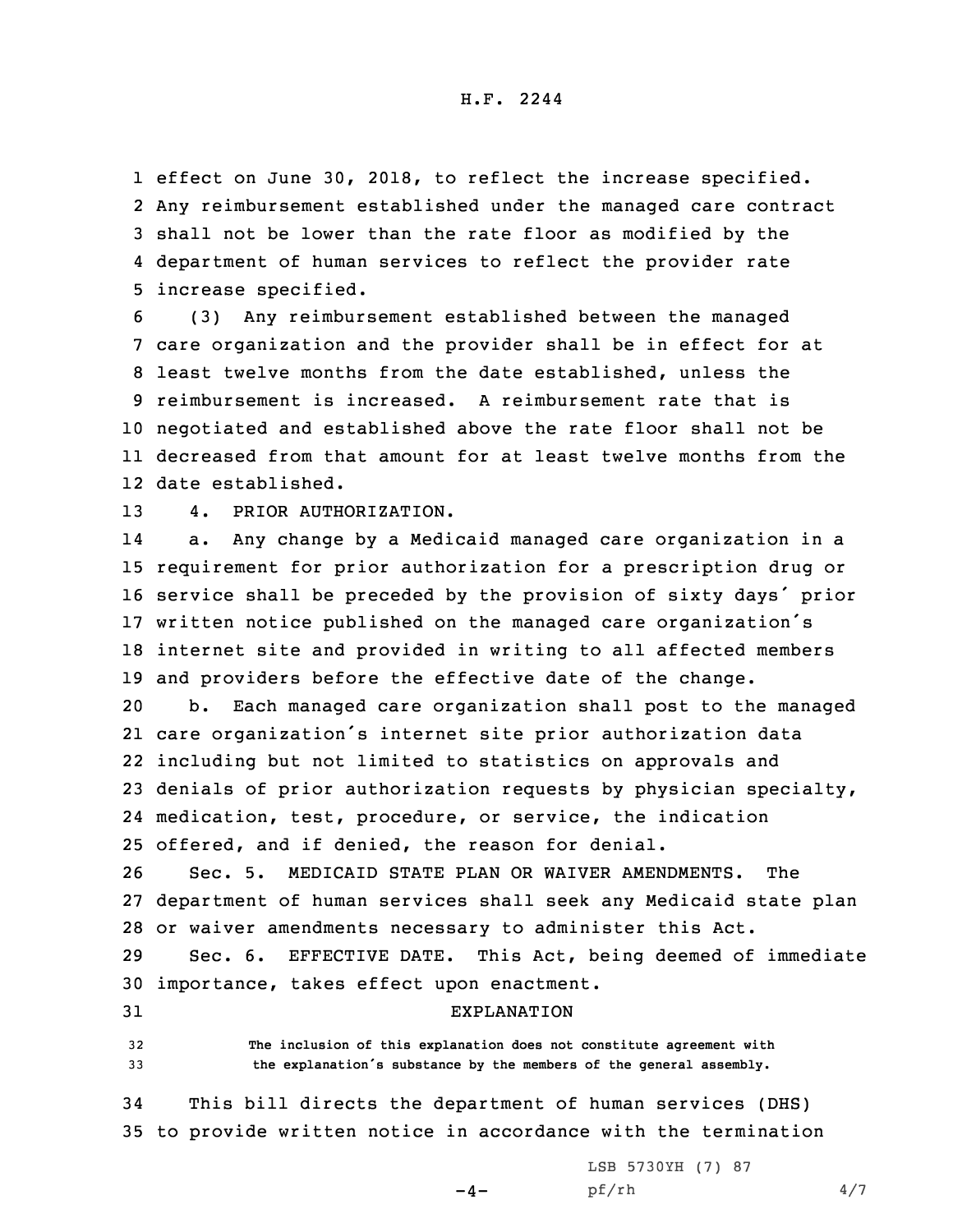provisions of the contract, to each managed care organization (MCO) with whom DHS executed <sup>a</sup> contract to administer the Iowa high quality health care initiative as established by the department, to terminate such contracts as applicable to the long-term services and supports population, following <sup>a</sup> 60-day transition period. DHS is directed to transfer the long-term services and supports population to fee-for-service program administration. The transition is to be based on <sup>a</sup> transition plan developed by the department and submitted to the council on human services and the medical assistance advisory council for review.

12 The bill requires DHS to adopt rules pursuant to Code chapter 17A and to amend existing Medicaid managed care contracts to carve out SPMI integrated health homes services as specified in the Medicaid state plan amendment, IA-16-013, from Medicaid managed care contracts and instead provide SPMI integrated health home services through the fee-for-service payment and delivery system.

 The bill requires DHS to use Medicaid program claims paid data for the period beginning April 1, 2015, and ending March 31, 2016, as base data to develop and certify capitation rates for providers of home and community-based intellectual disability waiver services under Medicaid managed care for the fiscal year beginning July 1, 2018.

 The bill provides for Medicaid managed care oversight. The bill requires DHS to amend the Medicaid managed care contracts and adopt rules pursuant to Code chapter 17A to provide for <sup>a</sup> number of changes, beginning July 1, 2018.

 The bill requires MCOs to provide prior written notice to <sup>a</sup> member and to any affected provider of any change in the status of the member that affects such provider at least 30 days prior to the effective date of the change in status. If notification is not received by the provider and the member continues to receive services from the provider, the MCO shall reimburse the provider for services rendered. If <sup>a</sup> member transfers from one

 $-5-$ 

LSB 5730YH (7) 87  $pf/rh$  5/7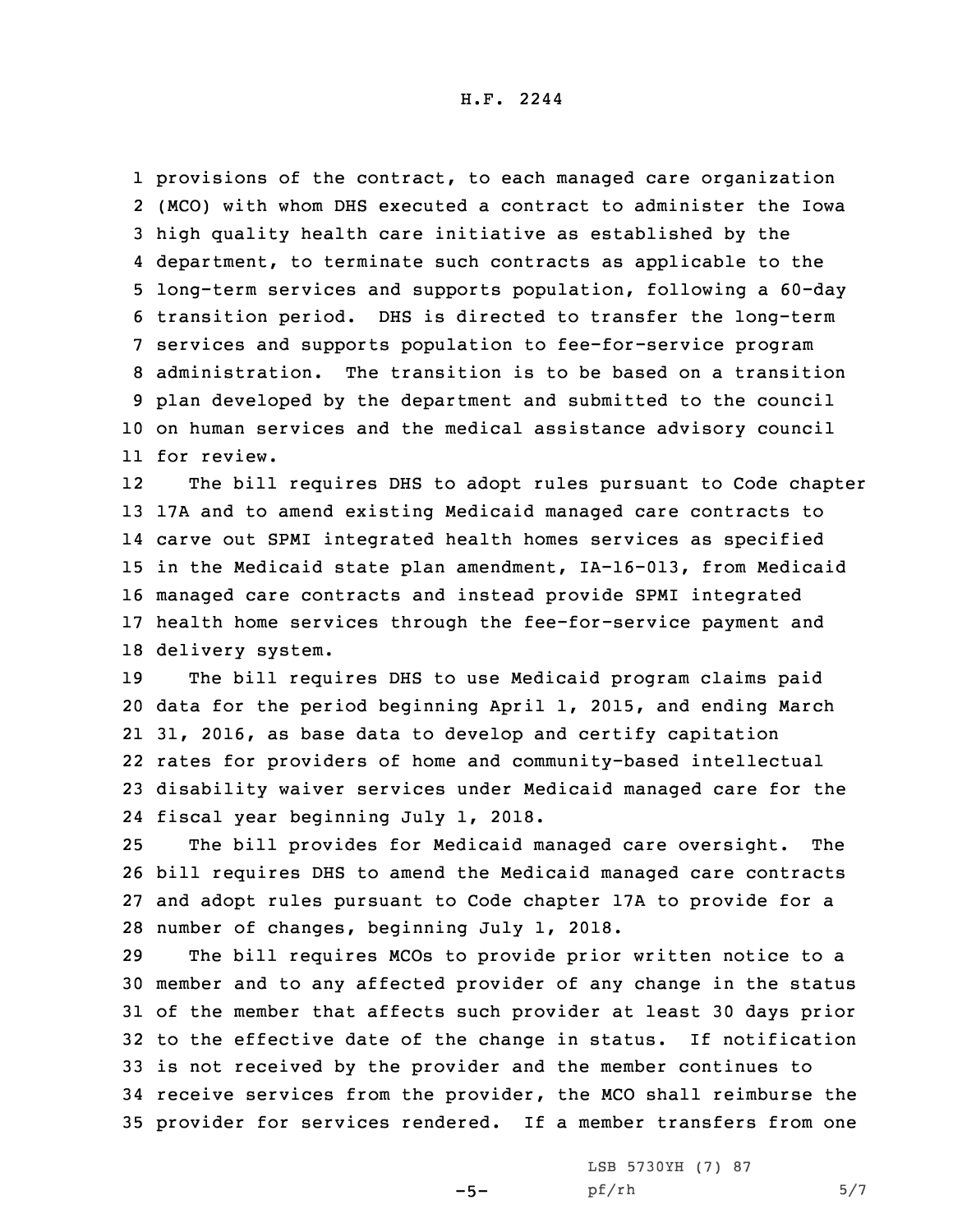H.F. 2244

 MCO to another, the MCO from which the member is transferring shall forward the member's records to the MCO assuming the member's coverage at least <sup>30</sup> days prior to the MCO assuming such coverage. Additionally, if <sup>a</sup> provider provides services to <sup>a</sup> member for which the member is eligible while the provider is awaiting any necessary authorization to provide the service, and the authorization is subsequently approved, the provider shall be reimbursed at the contracted rate for any services provided prior to receipt of the authorization.

 With regard to data, the bill requires that MCOs, in addition to reporting to DHS the percentage of medical and pharmacy clean claims paid or denied within <sup>a</sup> certain time frame, to also report additional data regarding claims as specified in the bill on <sup>a</sup> quarterly basis.

 With regard to reimbursement, the bill requires reimbursement beginning July 1, 2018, for Medicaid providers and services, to be calculated based on the methodology in effect on June 30, 2018, for the respective provider or service for fee-for-service claims and for claims subject to <sup>a</sup> managed care contract, reimbursement shall be based on the methodology established by the managed care contract. However, any reimbursement established under such contract shall not be lower than the rate floor established by DHS as <sup>a</sup> rate floor for the respective provider or service in effect on June 30, 2018. Additionally, for any provider or service to which <sup>a</sup> reimbursement increase is applicable for the fiscal year under state law beginning July 1, 2018, upon the effective date of the reimbursement increase, DHS shall modify the rate floor in effect on June 30, 2018, to reflect the increase specified and any reimbursement established under the managed care contract shall not be lower than the rate floor as modified. Any reimbursement established between the managed care organization and the provider shall be in effect for at least 12 months from the date established, unless the reimbursement is increased. A reimbursement rate negotiated and established above the rate

 $-6-$ 

LSB 5730YH (7) 87 pf/rh 6/7